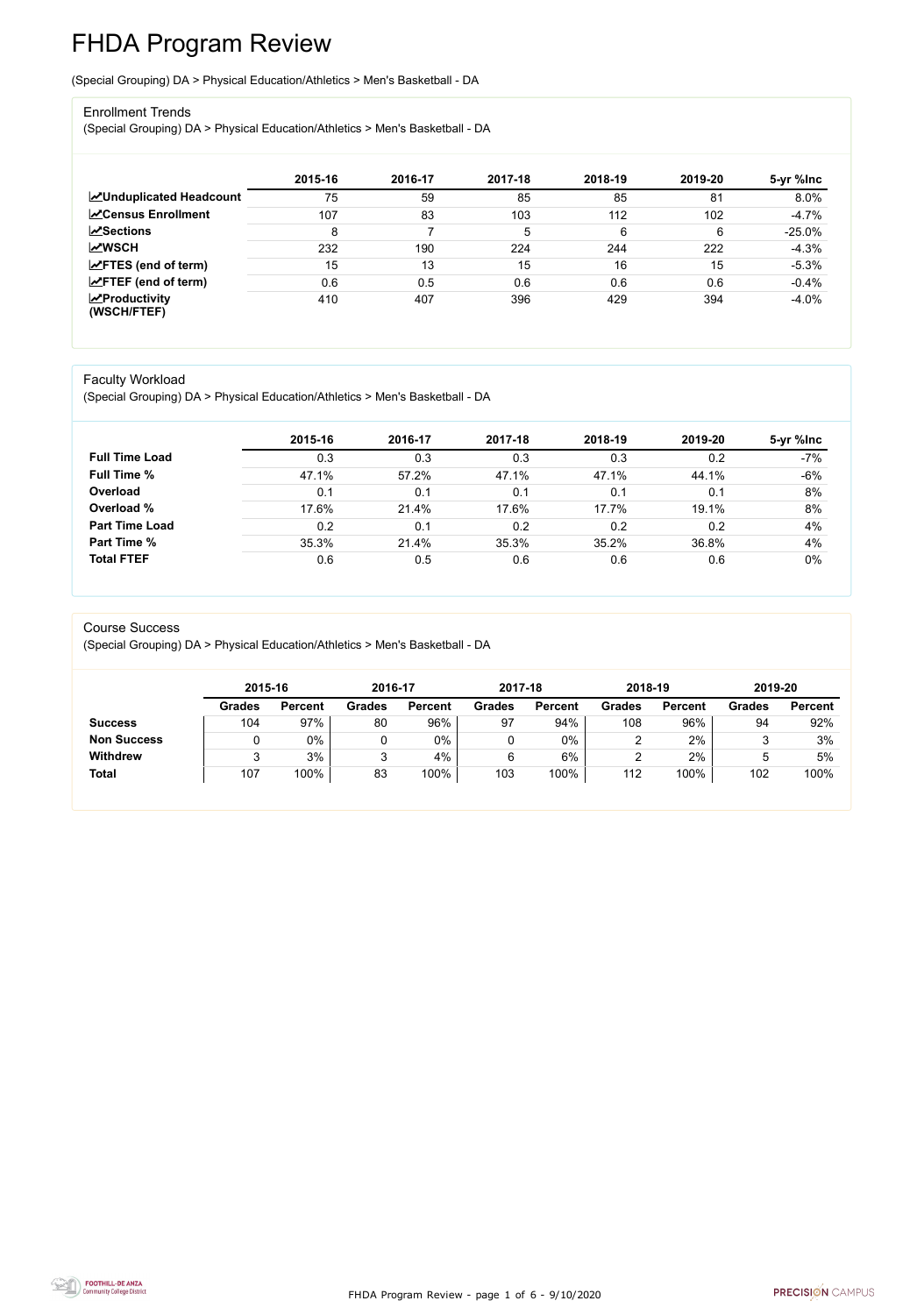FHDA Program Review - page 2 of 6 - 9/10/2020



### Course Success for African American, Latinx, and Filipinx Students

### Course Success for Asian, Native American, Pacific Islander, White, and Decline to State Students

|                    | 2015-16       |                | 2016-17       |                | 2017-18       |                | 2018-19       |                | 2019-20       |                |
|--------------------|---------------|----------------|---------------|----------------|---------------|----------------|---------------|----------------|---------------|----------------|
|                    | <b>Grades</b> | <b>Percent</b> | <b>Grades</b> | <b>Percent</b> | <b>Grades</b> | <b>Percent</b> | <b>Grades</b> | <b>Percent</b> | <b>Grades</b> | <b>Percent</b> |
| <b>Success</b>     | 64            | 96%            | 47            | 94%            | 58            | 92%            | 53            | 96%            | 40            | 98%            |
| <b>Non Success</b> |               | $0\%$          |               | $0\%$          |               | $0\%$          |               | 2%             |               | 2%             |
| <b>Withdrew</b>    |               | 4%             | ື             | 6%             | ხ             | 8%             |               | 2%             |               | 0%             |
| <b>Total</b>       | 67            | 100%           | 50            | 100%           | 63            | 100%           | 55            | 100%           | 41            | 100%           |

|                    | 2015-16       |                | 2016-17       |                | 2017-18       |                | 2018-19       |                | 2019-20       |                |
|--------------------|---------------|----------------|---------------|----------------|---------------|----------------|---------------|----------------|---------------|----------------|
|                    | <b>Grades</b> | <b>Percent</b> | <b>Grades</b> | <b>Percent</b> | <b>Grades</b> | <b>Percent</b> | <b>Grades</b> | <b>Percent</b> | <b>Grades</b> | <b>Percent</b> |
| <b>Success</b>     | 40            | 100%           | 33            | 100%           | 39            | 98%            | 55            | 96%            | 54            | 89%            |
| <b>Non Success</b> |               | 0%             |               | 0%             |               | $0\%$          |               | 2%             |               | 3%             |
| <b>Withdrew</b>    |               | $0\%$          |               | 0%             |               | 3%             |               | 2%             | ა             | 8%             |
| <b>Total</b>       | 40            | 100%           | 33            | 100%           | 40            | 100%           | 57            | 100%           | 61            | 100%           |
|                    |               |                |               |                |               |                |               |                |               |                |

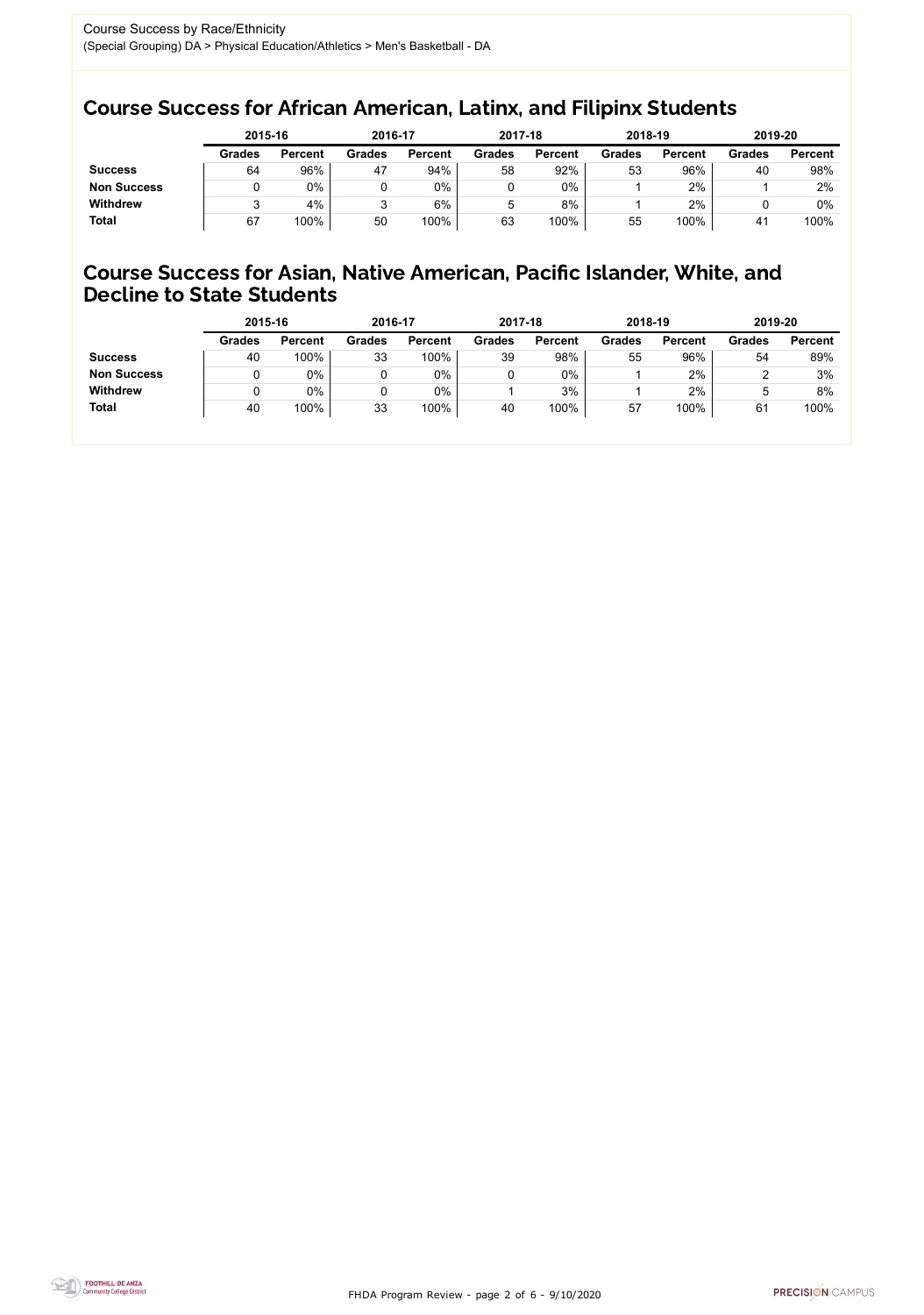

Some courses may continue to be listed but no longer have data due to renumbering or because the course was not offered in the past five years.



## by Gender

|                     |     | 2015-16        |     | 2016-17        |     | 2017-18        |     | 2018-19        |     | 2019-20        |  |
|---------------------|-----|----------------|-----|----------------|-----|----------------|-----|----------------|-----|----------------|--|
|                     | Enr | <b>Percent</b> | Enr | <b>Percent</b> | Enr | <b>Percent</b> | Enr | <b>Percent</b> | Enr | <b>Percent</b> |  |
| <b>Female</b>       | 29  | 27%            | 11  | 13%            | 22  | 21%            | 33  | 29%            | 35  | 34%            |  |
| <b>Male</b>         | 76  | 71%            |     | 86%            | 81  | 79%            | 79  | 71%            | 67  | 66%            |  |
| <b>Not Reported</b> |     | 2%             |     | $1\%$          |     | $0\%$          |     | $0\%$          |     | 0%             |  |
| <b>Total</b>        | 107 | 100%           | 83  | 100%           | 103 | 100%           | 112 | 100%           | 102 | 100%           |  |

## by Ethnicity

|                         | 2015-16 |                |     | 2016-17        |     | 2017-18        | 2018-19 |                | 2019-20 |                |
|-------------------------|---------|----------------|-----|----------------|-----|----------------|---------|----------------|---------|----------------|
|                         | Enr     | <b>Percent</b> | Enr | <b>Percent</b> | Enr | <b>Percent</b> | Enr     | <b>Percent</b> | Enr     | <b>Percent</b> |
| <b>African American</b> | 33      | 31%            | 28  | 34%            | 28  | 27%            | 21      | 19%            | 13      | 13%            |
| <b>Asian</b>            | 11      | 10%            | 10  | 12%            | 26  | 25%            | 39      | 35%            | 28      | 27%            |
| <b>Filipinx</b>         | 16      | 15%            | 5   | 6%             | 10  | 10%            | 13      | 12%            | 11      | 11%            |
| Latinx                  | 18      | 17%            | 17  | 20%            | 25  | 24%            | 21      | 19%            | 17      | 17%            |
| <b>Native American</b>  | 0       | $0\%$          | 3   | 4%             |     | $1\%$          |         | 1%             |         | $1\%$          |
| <b>Pacific Islander</b> | 3       | 3%             | 3   | 4%             |     | $1\%$          | 0       | $0\%$          | 4       | 4%             |
| White                   | 26      | 24%            | 17  | 20%            | 11  | 11%            | 17      | 15%            | 21      | 21%            |
| <b>Decline to State</b> | 0       | $0\%$          | 0   | $0\%$          |     | $1\%$          | 0       | $0\%$          |         | 7%             |
| <b>Total</b>            | 107     | 100%           | 83  | 100%           | 103 | 100%           | 112     | 100%           | 102     | 100%           |

### by Age

|              | 2015-16 |                |     | 2016-17        |     | 2017-18        |     | 2018-19        | 2019-20 |                |
|--------------|---------|----------------|-----|----------------|-----|----------------|-----|----------------|---------|----------------|
|              | Enr     | <b>Percent</b> | Enr | <b>Percent</b> | Enr | <b>Percent</b> | Enr | <b>Percent</b> | Enr     | <b>Percent</b> |
| 19 or less   | 46      | 43%            | 22  | 27%            | 34  | 33%            | 44  | 39%            | 42      | 41%            |
| $20 - 24$    | 54      | 50%            | 58  | 70%            | 59  | 57%            | 58  | 52%            | 55      | 54%            |
| 25-39        |         | 7%             | ◠   | 4%             | 9   | 9%             | 9   | 8%             |         | 4%             |
| $40 +$       |         | 0%             |     | $0\%$          |     | 1%             |     | $1\%$          |         | $1\%$          |
| <b>Total</b> | 107     | 100%           | 83  | 100%           | 103 | 100%           | 112 | 100%           | 102     | 100%           |

## by Education Level

|                           | 2015-16 |                |     | 2016-17        |     | 2017-18        | 2018-19 |                | 2019-20 |                |
|---------------------------|---------|----------------|-----|----------------|-----|----------------|---------|----------------|---------|----------------|
|                           | Enr     | <b>Percent</b> | Enr | <b>Percent</b> | Enr | <b>Percent</b> | Enr     | <b>Percent</b> | Enr     | <b>Percent</b> |
| <b>Bachelor or higher</b> |         | $1\%$          |     | 0%             |     | $1\%$          |         | $0\%$          |         | $1\%$          |
| <b>Associate</b>          |         | $1\%$          |     | 0%             | ົ   | 3%             |         | 1%             |         | $1\%$          |
| <b>HS/Equivalent</b>      | 104     | 97%            | 80  | 96%            | 91  | 88%            | 98      | 88%            | 95      | 93%            |
| <b>All Other</b>          |         | $1\%$          | 3   | 4%             | 8   | 8%             | 13      | 12%            | 5       | 5%             |
| <b>Total</b>              | 107     | 100%           | 83  | 100%           | 103 | 100%           | 112     | 100%           | 102     | 100%           |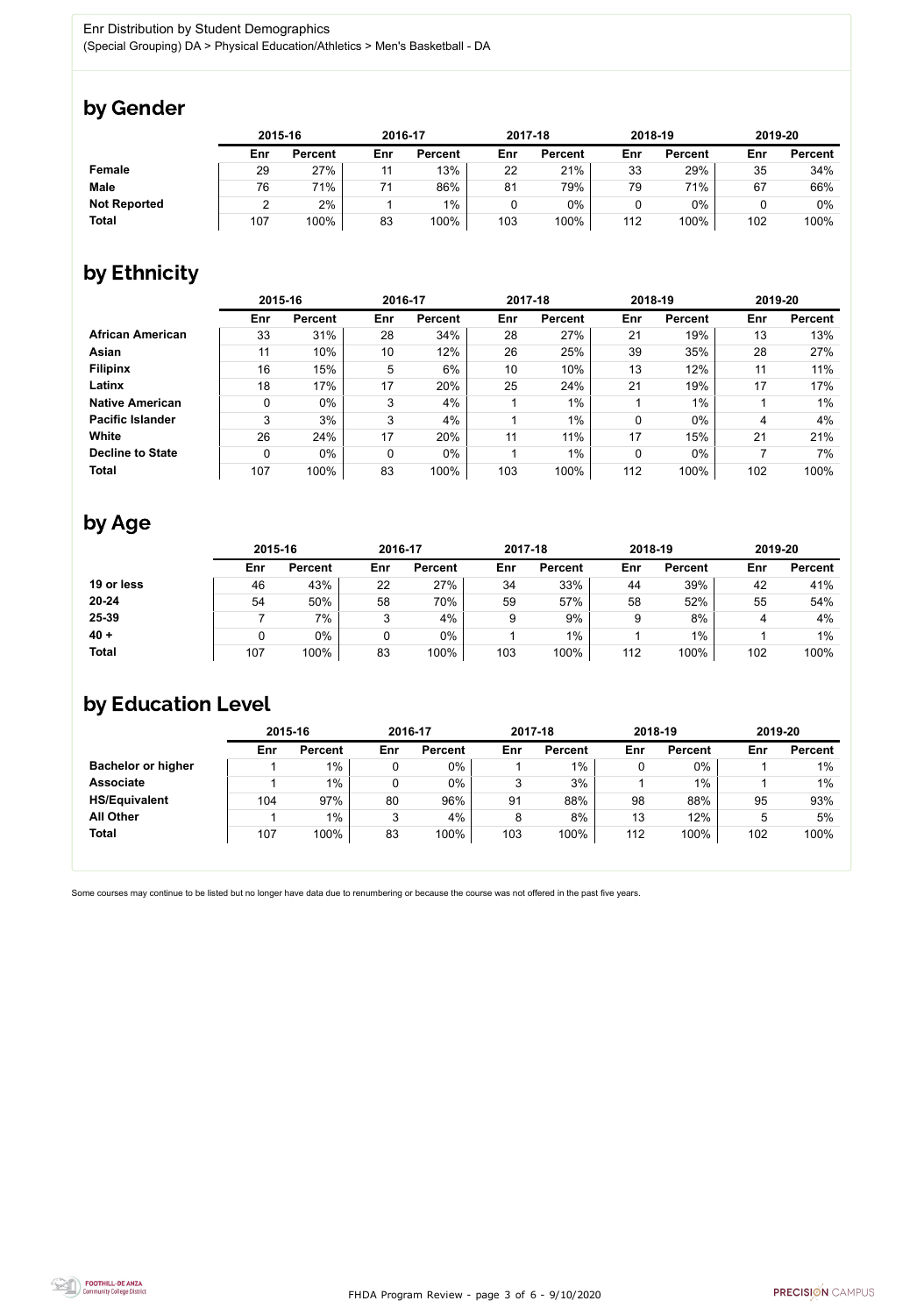FHDA Program Review - page 4 of 6 - 9/10/2020



#### Success Rates by Gender (Special Grouping) DA > Physical Education/Athletics > Men's Basketball - DA

|                     | 2019-20                                                                 |                |               |                |               |                |               |                |  |  |  |  |
|---------------------|-------------------------------------------------------------------------|----------------|---------------|----------------|---------------|----------------|---------------|----------------|--|--|--|--|
|                     | <b>Withdrew</b><br><b>Total</b><br><b>Non Success</b><br><b>Success</b> |                |               |                |               |                |               |                |  |  |  |  |
|                     | <b>Grades</b>                                                           | <b>Percent</b> | <b>Grades</b> | <b>Percent</b> | <b>Grades</b> | <b>Percent</b> | <b>Grades</b> | <b>Percent</b> |  |  |  |  |
| <b>Female</b>       | 32                                                                      | 91%            |               | 0%             | ັ             | 9%             | 35            | 100%           |  |  |  |  |
| <b>Male</b>         | 62                                                                      | 93%            | ົ             | 4%             |               | 3%             | 67            | 100%           |  |  |  |  |
| <b>Not Reported</b> |                                                                         | N/A            |               | N/A            | U             | N/A            |               | 100%           |  |  |  |  |
| All                 | 94                                                                      | 92%            | ົ             | 3%             | 5             | 5%             | 102           | 100%           |  |  |  |  |

|                     |                | 2018-19        |                    |                 |               |                |               |                |  |  |  |  |  |  |
|---------------------|----------------|----------------|--------------------|-----------------|---------------|----------------|---------------|----------------|--|--|--|--|--|--|
|                     | <b>Success</b> |                | <b>Non Success</b> | <b>Withdrew</b> |               | <b>Total</b>   |               |                |  |  |  |  |  |  |
|                     | <b>Grades</b>  | <b>Percent</b> | <b>Grades</b>      | <b>Percent</b>  | <b>Grades</b> | <b>Percent</b> | <b>Grades</b> | <b>Percent</b> |  |  |  |  |  |  |
| <b>Female</b>       | 32             | 97%            |                    | 0%              |               | 3%             | 33            | 100%           |  |  |  |  |  |  |
| <b>Male</b>         | 76             | 96%            | ◠                  | 3%              |               | $1\%$          | 79            | 100%           |  |  |  |  |  |  |
| <b>Not Reported</b> |                | N/A            |                    | N/A             | U             | N/A            |               | 100%           |  |  |  |  |  |  |
| All                 | 108            | 96%            |                    | 2%              |               | 2%             | 112           | 100%           |  |  |  |  |  |  |

|                     |               | 2017-18                                                                 |               |                |               |                |               |                |  |  |  |  |  |  |
|---------------------|---------------|-------------------------------------------------------------------------|---------------|----------------|---------------|----------------|---------------|----------------|--|--|--|--|--|--|
|                     |               | <b>Withdrew</b><br><b>Total</b><br><b>Non Success</b><br><b>Success</b> |               |                |               |                |               |                |  |  |  |  |  |  |
|                     | <b>Grades</b> | <b>Percent</b>                                                          | <b>Grades</b> | <b>Percent</b> | <b>Grades</b> | <b>Percent</b> | <b>Grades</b> | <b>Percent</b> |  |  |  |  |  |  |
| <b>Female</b>       | 22            | 100%                                                                    |               | 0%             |               | $0\%$          | 22            | 100%           |  |  |  |  |  |  |
| <b>Male</b>         | 75            | 93%                                                                     |               | 0%             | 6             | $7\%$          | 81            | 100%           |  |  |  |  |  |  |
| <b>Not Reported</b> | 0             | N/A                                                                     | 0             | N/A            |               | N/A            | υ             | 100%           |  |  |  |  |  |  |
| All                 | 97            | 94%                                                                     | 0             | 0%             | 6             | 6%             | 103           | 100%           |  |  |  |  |  |  |

|                     |               | 2016-17                              |               |                |                 |                |               |                |  |  |
|---------------------|---------------|--------------------------------------|---------------|----------------|-----------------|----------------|---------------|----------------|--|--|
|                     |               | <b>Non Success</b><br><b>Success</b> |               |                | <b>Withdrew</b> |                | <b>Total</b>  |                |  |  |
|                     | <b>Grades</b> | <b>Percent</b>                       | <b>Grades</b> | <b>Percent</b> | <b>Grades</b>   | <b>Percent</b> | <b>Grades</b> | <b>Percent</b> |  |  |
| Female              | -11           | 100%                                 |               | 0%             |                 | $0\%$          | 11            | 100%           |  |  |
| <b>Male</b>         | 68            | 96%                                  |               | $0\%$          |                 | 4%             |               | 100%           |  |  |
| <b>Not Reported</b> |               | 100%                                 |               | 0%             |                 | $0\%$          |               | 100%           |  |  |
| All                 | 80            | 96%                                  |               | $0\%$          | າ<br>ື          | 4%             | 83            | 100%           |  |  |

|                     |                | 2015-16        |                    |                |               |                |               |                |  |  |
|---------------------|----------------|----------------|--------------------|----------------|---------------|----------------|---------------|----------------|--|--|
|                     | <b>Success</b> |                | <b>Non Success</b> |                | Withdrew      |                | <b>Total</b>  |                |  |  |
|                     | <b>Grades</b>  | <b>Percent</b> | <b>Grades</b>      | <b>Percent</b> | <b>Grades</b> | <b>Percent</b> | <b>Grades</b> | <b>Percent</b> |  |  |
| Female              | 28             | 97%            | 0                  | $0\%$          |               | 3%             | 29            | 100%           |  |  |
| <b>Male</b>         | 74             | 97%            | 0                  | $0\%$          | ⌒             | 3%             | 76            | 100%           |  |  |
| <b>Not Reported</b> | ◠              | 100%           | 0                  | $0\%$          | v             | $0\%$          | ⌒             | 100%           |  |  |
| All                 | 104            | 97%            | 0                  | $0\%$          | 2<br>ັບ       | 3%             | 107           | 100%           |  |  |

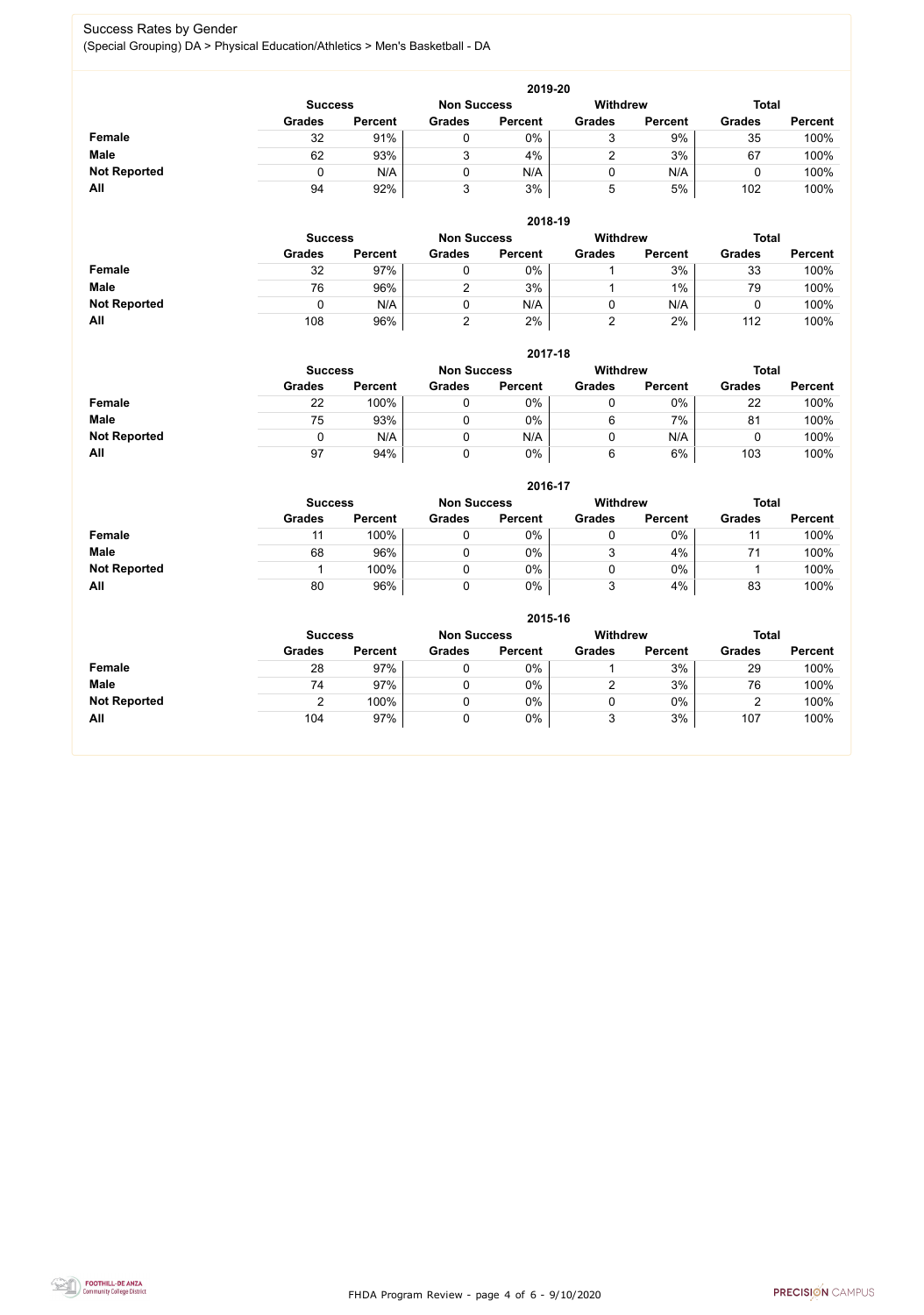FHDA Program Review - page 5 of 6 - 9/10/2020



#### Success Rates by Age (Special Grouping) DA > Physical Education/Athletics > Men's Basketball - DA

|            | 2019-20        |                    |               |                |                                 |                |               |                |  |
|------------|----------------|--------------------|---------------|----------------|---------------------------------|----------------|---------------|----------------|--|
|            | <b>Success</b> | <b>Non Success</b> |               |                | <b>Withdrew</b><br><b>Total</b> |                |               |                |  |
|            | <b>Grades</b>  | <b>Percent</b>     | <b>Grades</b> | <b>Percent</b> | <b>Grades</b>                   | <b>Percent</b> | <b>Grades</b> | <b>Percent</b> |  |
| 19 or less | 38             | 90%                |               | 2%             | 3                               | 7%             | 42            | 100%           |  |
| 20-24      | 51             | 93%                | ົ             | 4%             | ົ                               | 4%             | 55            | 100%           |  |
| 25-39      | 4              | 100%               |               | 0%             | 0                               | $0\%$          | 4             | 100%           |  |
| $40 +$     |                | 100%               |               | 0%             | 0                               | $0\%$          |               | 100%           |  |
| <b>All</b> | 94             | 92%                | 3             | 3%             | 5                               | 5%             | 102           | 100%           |  |

|            | 2018-19        |                    |               |                 |               |                |               |                |  |
|------------|----------------|--------------------|---------------|-----------------|---------------|----------------|---------------|----------------|--|
|            | <b>Success</b> | <b>Non Success</b> |               | <b>Withdrew</b> |               |                | <b>Total</b>  |                |  |
|            | <b>Grades</b>  | <b>Percent</b>     | <b>Grades</b> | <b>Percent</b>  | <b>Grades</b> | <b>Percent</b> | <b>Grades</b> | <b>Percent</b> |  |
| 19 or less | 42             | 95%                |               | 2%              |               | 2%             | 44            | 100%           |  |
| $20 - 24$  | 57             | 98%                |               | 2%              | 0             | $0\%$          | 58            | 100%           |  |
| 25-39      | 8              | 89%                |               | $0\%$           |               | 11%            | 9             | 100%           |  |
| $40 +$     |                | 100%               |               | $0\%$           | 0             | $0\%$          |               | 100%           |  |
| All        | 108            | 96%                |               | 2%              | ⌒             | 2%             | 112           | 100%           |  |

### **2017-18**

|            |                |                    |               | 2017-18         |               |                |               |                |
|------------|----------------|--------------------|---------------|-----------------|---------------|----------------|---------------|----------------|
|            | <b>Success</b> | <b>Non Success</b> |               | <b>Withdrew</b> |               | <b>Total</b>   |               |                |
|            | <b>Grades</b>  | <b>Percent</b>     | <b>Grades</b> | <b>Percent</b>  | <b>Grades</b> | <b>Percent</b> | <b>Grades</b> | <b>Percent</b> |
| 19 or less | 31             | 91%                |               | $0\%$           |               | 9%             | 34            | 100%           |
| $20 - 24$  | 57             | 97%                |               | 0%              |               | 3%             | 59            | 100%           |
| 25-39      |                | 89%                |               | 0%              |               | 11%            | 9             | 100%           |
| $40 +$     |                | 100%               |               | 0%              |               | 0%             |               | 100%           |
| All        | 97             | 94%                |               | $0\%$           | 6             | 6%             | 103           | 100%           |

**2016-17**



|            |                |                    |               | ZU10-17         |               |                |               |                |
|------------|----------------|--------------------|---------------|-----------------|---------------|----------------|---------------|----------------|
|            | <b>Success</b> | <b>Non Success</b> |               | <b>Withdrew</b> |               | <b>Total</b>   |               |                |
|            | <b>Grades</b>  | <b>Percent</b>     | <b>Grades</b> | <b>Percent</b>  | <b>Grades</b> | <b>Percent</b> | <b>Grades</b> | <b>Percent</b> |
| 19 or less | 22             | 100%               |               | $0\%$           | 0             | $0\%$          | 22            | 100%           |
| $20 - 24$  | 55             | 95%                |               | $0\%$           | 3             | 5%             | 58            | 100%           |
| 25-39      |                | 100%               |               | $0\%$           | 0             | $0\%$          |               | 100%           |
| $40 +$     |                | N/A                |               | N/A             | 0             | N/A            |               | 100%           |
| All        | 80             | 96%                |               | $0\%$           | 3             | 4%             | 83            | 100%           |

|            | 2015-16                              |                |               |                |                 |                |               |                |  |
|------------|--------------------------------------|----------------|---------------|----------------|-----------------|----------------|---------------|----------------|--|
|            | <b>Non Success</b><br><b>Success</b> |                |               |                | <b>Withdrew</b> |                | <b>Total</b>  |                |  |
|            | <b>Grades</b>                        | <b>Percent</b> | <b>Grades</b> | <b>Percent</b> | <b>Grades</b>   | <b>Percent</b> | <b>Grades</b> | <b>Percent</b> |  |
| 19 or less | 43                                   | 93%            |               | $0\%$          | 3               | 7%             | 46            | 100%           |  |
| 20-24      | 54                                   | 100%           |               | $0\%$          |                 | 0%             | 54            | 100%           |  |
| 25-39      |                                      | 100%           |               | $0\%$          |                 | 0%             |               | 100%           |  |
| $40 +$     | 0                                    | N/A            |               | N/A            |                 | N/A            |               | 100%           |  |
| <b>All</b> | 104                                  | 97%            |               | 0%             | 3               | 3%             | 107           | 100%           |  |